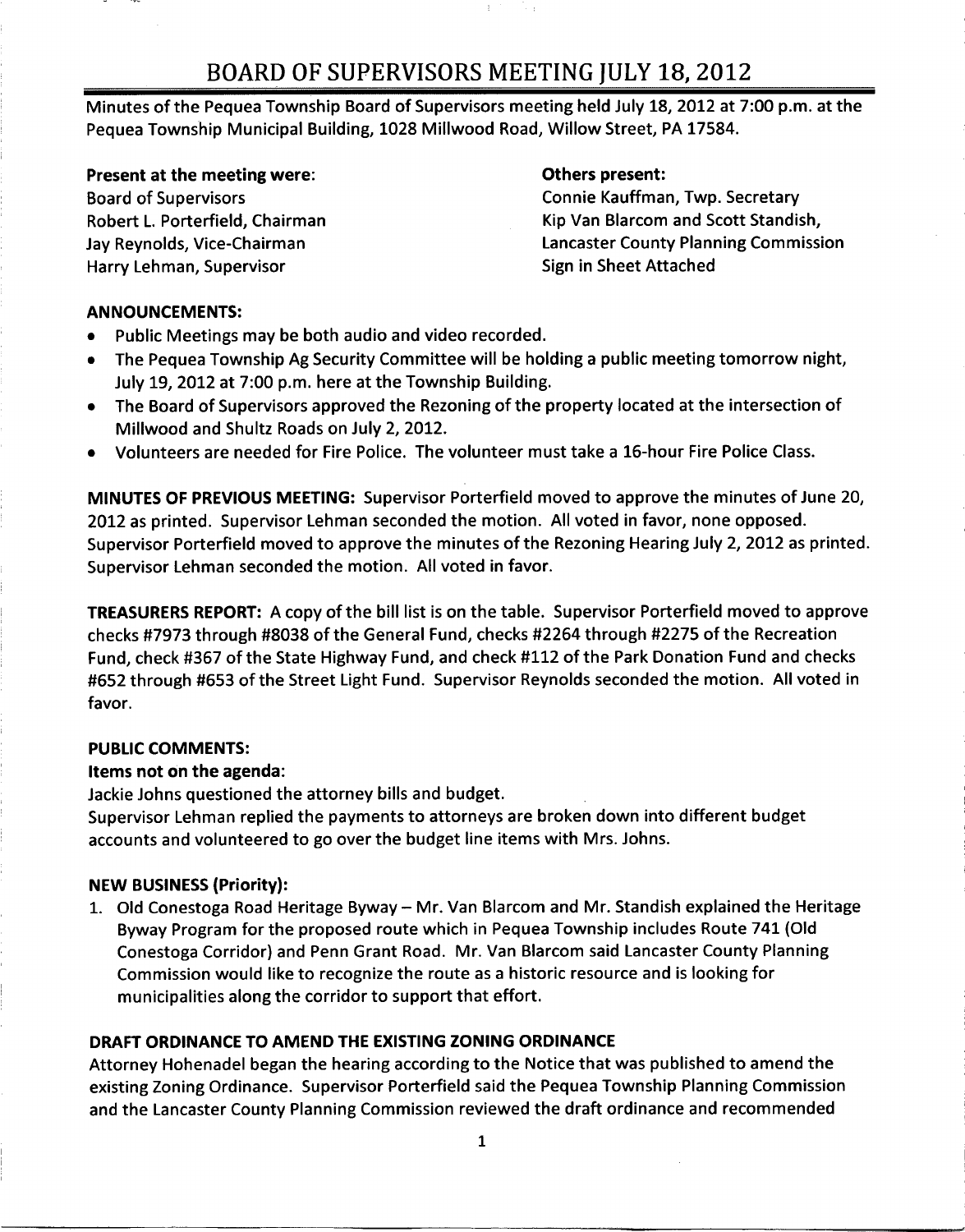adoption. Attorney Hohenadel stated the Notice was properly published and a copy of the Proposed BOARD OF SUPERVISORS MEETING JULY 18, 2012<br>adoption. Attorney Hohenadel stated the Notice was properly published and a copy of the Propo:<br>Ordinance was made available at the Township office as well as the Lancaster Newspap PUBLIC COMMENTS ON PROPOSED AMENDMENT

Jackie Johns asked questions regarding amendments

Supervisor Porterfield made a motion to adopt Ordinance #170-2012 to Amend the existing Pequea Township Zoning Ordinance. Supervisor Reynolds seconded the motion. All voted in favor, none opposed. Attorney Hohenadel closed the Hearing.

### OLD BUSINESS

- 1. Southern Lancaster County Inter-Municipal Agreement (EMC) next meeting scheduled July 25,<br>2012 at 7:00 p.m. at Providence Township Supervisor Reynolds said the final Draft Inter-<br>1. Municipal Agreement was assessed fr Municipal Agreement was received from the EMC and it was forwarded to the Supervisors and our Solicitor Supervisor Reynolds said Solicitor requested permission for the three township Solicitors to work together to finalize the Agreement. Supervisor Reynolds made a motion to grant our Solicitor permission to prepare an integrated Agreement and send it to the other Townships for their distribution to their Solicitors and input. Supervisor Lehman seconded the motion. All voted in favor, none opposed.
- 2. Millwood Road Parallel Stormwater Management Supervisor Porterfield said it has not come back from the state attorneys
- 3. Ag Security and Ag Preserve Request for the farm at 1029 Millwood Rd. Supervisor Porterfield moved to set the date for the Ag Security Hearing to be immediately following the August 15 2012 Board of Supervisor Meeting. Supervisor Reynolds seconded the motion. All voted in favor, none opposed
- 4. Rewrite Zoning Ordinance Scope of Services Discussion Tabled.

#### NEW BUSINESS

2. Appointment to Planning Commission - Supervisor Lehman said Mr. Cornogg and Robert Heckrote would be a great asset to our Planning Commission

Fred Witmer, Vice-Chairman of the Planning Commission, said the previous experience of Bob Rewrite Zoning Ordinance Scope of Services Discussion – Tabled.<br>N BUSINESS:<br>Appointment to Planning Commission – Supervisor Lehman said Mr. Cornogg and Robert<br>Heckrote would be a great asset to our Planning Commission.<br>Fre Pequea Township

Supervisor Reynolds said he would like to get new people with new and fresh ideas Supervisor Porterfield moved to appoint Richard Cornogg to the Pequea Township Planning Commission to fill the unexpired term of Ryan Dings until January 2014. Supervisor Reynolds seconded the motion. All voted in favor, none opposed.

- 3 Supervisor Lehman moved to appoint Robert Heckrote to fill the remainder of the Planning Commission term until January 2015. Motion died for lack of second. Supervisor Reynolds moved to appoint Bob Bear to the Planning Commission to fill the unexpired term of William McCord until January 2015. Supervisor Porterfield seconded the motion. Supervisors Porterfield and Reynolds voted in favor. Supervisor Lehman abstained.
- 4. After a brief explanation, Supervisor Porterfield moved to execute the PennDOT Winter Maintenance Agreement. Supervisor Lehman seconded the motion. All voted in favor, none opposed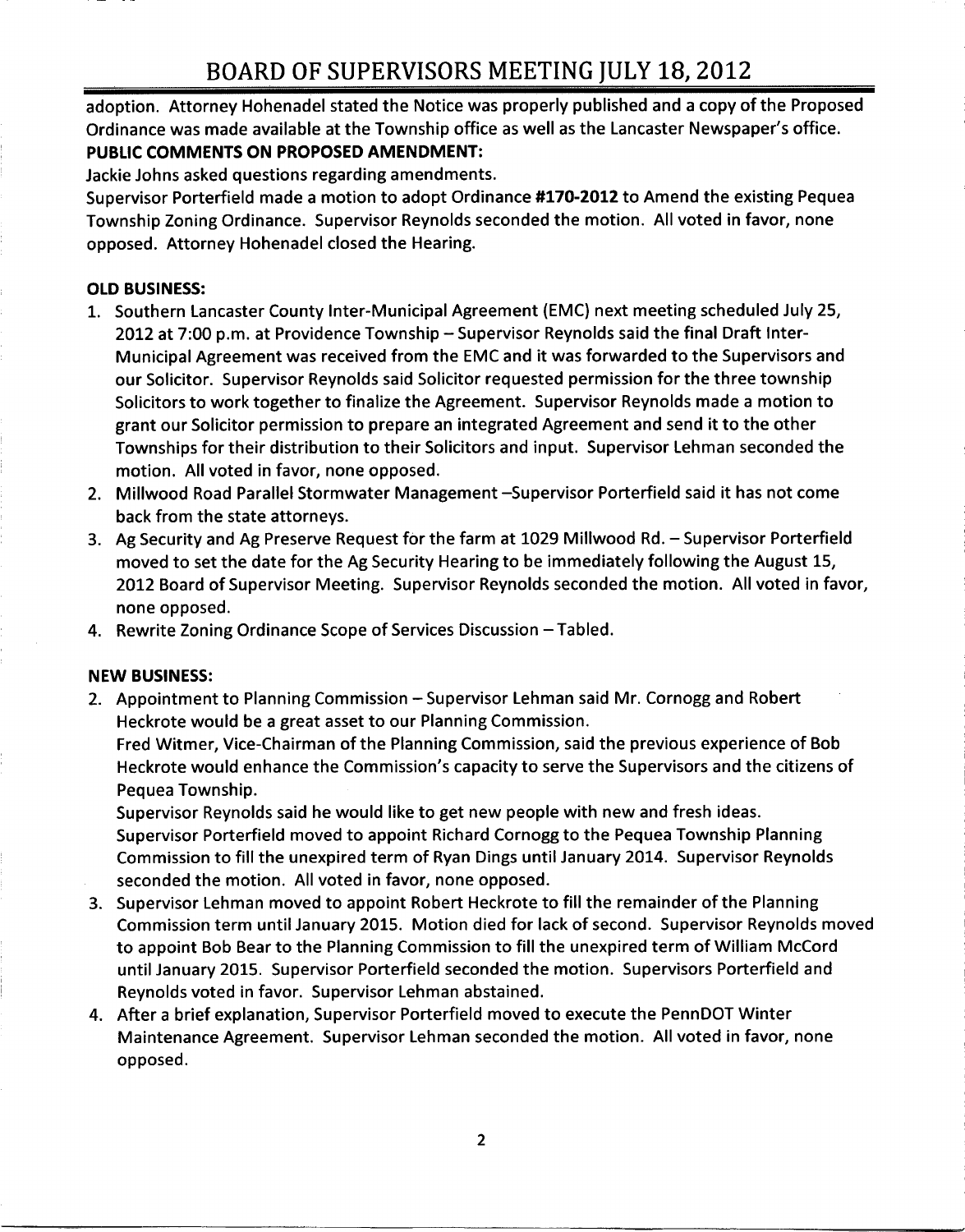# BOARD OF SUPERVISORS MEETING JULY 18 2012

- 5. Letter of Credit Reduction Summerfield (City of Lancaster letter). Supervisor Lehman moved EUTING OF BUT ENVISONS FILM THE TIME JONET 199, 2011<br>Letter of Credit Reduction – Summerfield – (City of Lancaster letter). Supervisor Lehman moved<br>to reduce the letter of credit for the Summerfield Development by \$36,982. Letter of Credit Reduction – Summerfield – (City of Lancaster letter). Supervisor Lehman mov<br>to reduce the letter of credit for the Summerfield Development by \$36,982.00 to a new amou<br>of \$492,852.80. Supervisor Reynolds se
- 6. Traffic Signal Maintenance Contract Supervisor Lehman moved to enter into a one-year traffic signal agreement with Republic ITS beginning August 18, 2012. Supervisor Reynolds seconded the motion. All voted in favor, none opposed.
- 7. Municipal Township Map and Guide Publication Tabled.
- 8. CMV Driver Recordkeeping Supervisor Lehman instructed the Secretary to prepare a section for CMV drivers in the Personnel Policy and submit the section to the Supervisors for their review
- 9. Part-time Road Crew Employee Supervisor Lehman moved to ratify the hiring of Joseph M.<br>Peachey as a part-time employee effective 7/9/2012 at a rate of \$13.00 per hour. Supervisor Municipal Township Map and Guide Publication — Tabled.<br>CMV Driver Recordkeeping — Supervisor Lehman instructed the Secretary to prepare a section<br>CMV drivers in the Personnel Policy and submit the section to the Supervisor Reynolds seconded the motion. All voted in favor.
- 10. Road Repairs  $-$

Millwood/Sprecher Road stormwater concern:

Supervisor Lehman moved that we have Jack L. McSherry, Jr., our Engineer proceed with the survey of the intersection of Millwood Road and Sprecher Road to determine the procedure the Supervisors need to follow to fix the problem. Supervisor Reynolds seconded the motion. All voted in favor, none opposed. survey of the intersection of Millwood Road and Sprecher Road to determine the procedure the<br>Supervisors need to follow to fix the problem. Supervisor Reynolds seconded the motion. All<br>voted in favor, none opposed.<br>Highway

Highway Budget Surplus

Road and Baumgardner and Radcliffe and Byerland Church Roads and Ship Rock Road. Supervisor Reynolds seconded the motion. All voted in favor, none opposed.

Liquid Fuels Surplus

Seal Coat Baumgardner Road - Table until next month.

11. Amos King Apartments Letter of Credit - Supervisor Lehman moved Pequea Township accepts the Memorandum of Understanding prepared for Amos K. King, Jr. and executes same. Supervisor Reynolds seconded the motion. All voted in favor, none opposed. Supervisor Lehman moved Pequea Township accepts the Letter of Credit in the amount of \$53,430.00 for Amos K. King, Jr. submitted by Susquehanna Bank in accordance with the terms and conditions of the terms of the approved Memorandum of Understanding. Supervisor Reynolds seconded the motion. All voted in favor, none opposed.

#### ADDENDUM

1. Letter of Credit Release - Five Springs Farm Lot #4 - Supervisor Lehman moved to authorize the reduction of Fulton Bank Letter of Credit No. D004148, pertaining to Five Springs Farm Subdivision in the current amount of \$56,830.00 by \$27,363.00 leaving \$29,467.00 as the balance available after such reduction and to authorize the Township Secretary to notify the Fulton Bank Letter of Credit Department of this reduction and the balance available under the Letter of Credit following the reduction. Supervisor Reynolds seconded the motion. All voted in favor, none opposed

#### DEPARTMENTAL REPORTS

Road Crew  $-$  Report on file. Zoning/Code Officer  $-$  Report on file. Southern Regional Police Department - June Monthly Report is on the table.

3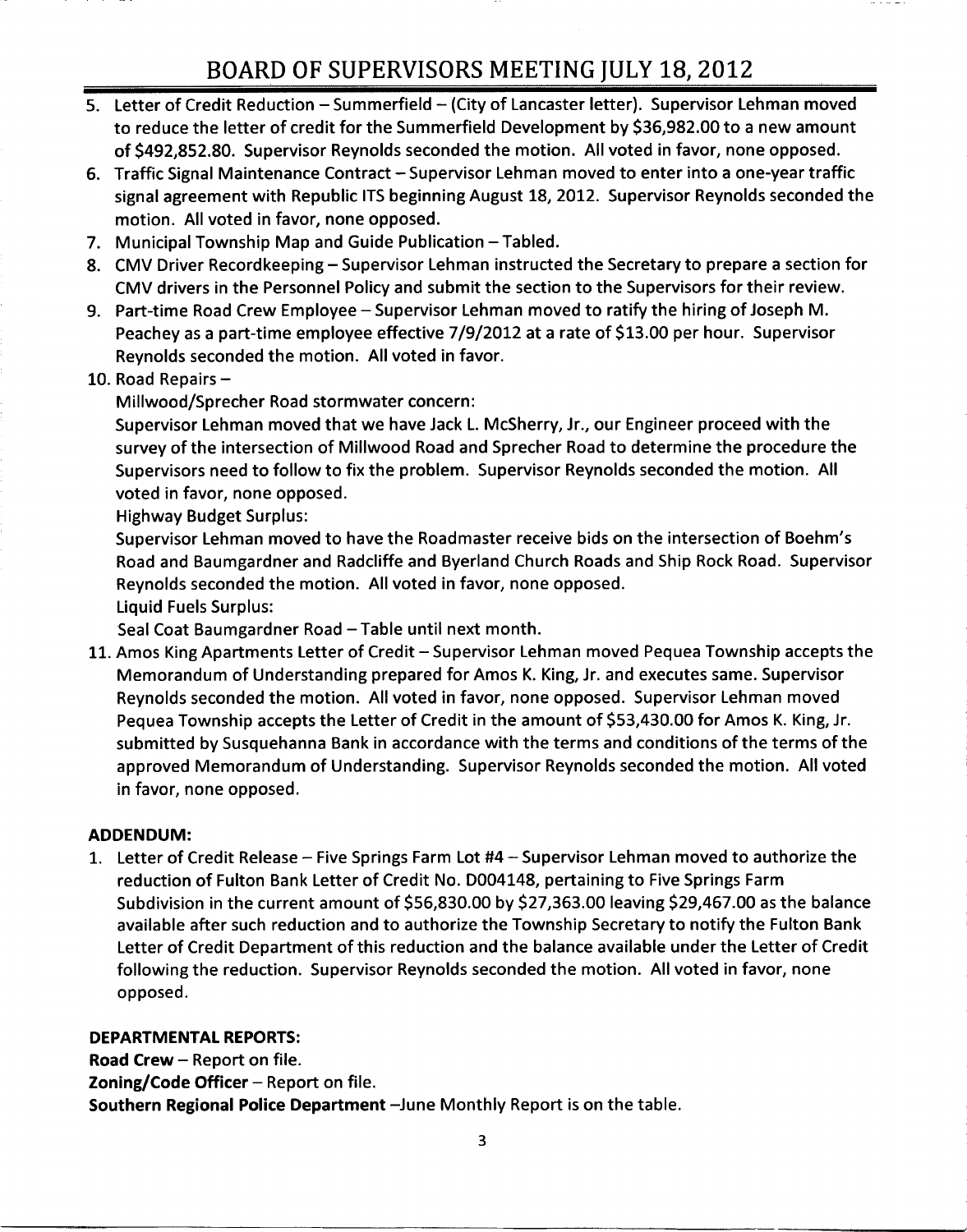# BOARD OF SUPERVISORS MEETING JULY 18 2012

Southern Regional Police Commission  $-$  June Meeting Minutes are on the table. Southern Lancaster County Inter-Municipal Council - Supervisor Reynolds said next meeting is in August

Supervisor Lehman asked the Secretary to prepare <sup>a</sup> letter to the Pequea Township Boards and Commission Secretaries to have them get their draft minutes to the Board of Supervisors within five working days after their meetings

**Emergency Management Coordinator** – Copies of Hot Weather Health Issues are on the table.

#### ADVISORY BOARD REPORTS

Pequea Township Planning Commission - No meeting held in July.

Pequea Township Zoning Hearing Board  $-$  No meeting held in July.

Pequea Township Park & Recreation Board - Meeting held July 11, 2012. Minutes are on the table.

MEETING ADJOURNED: The meeting adjourned at 8:18 p.m.

Respectfully submitted

Connie K

Connie Kauffman, Township Secretary